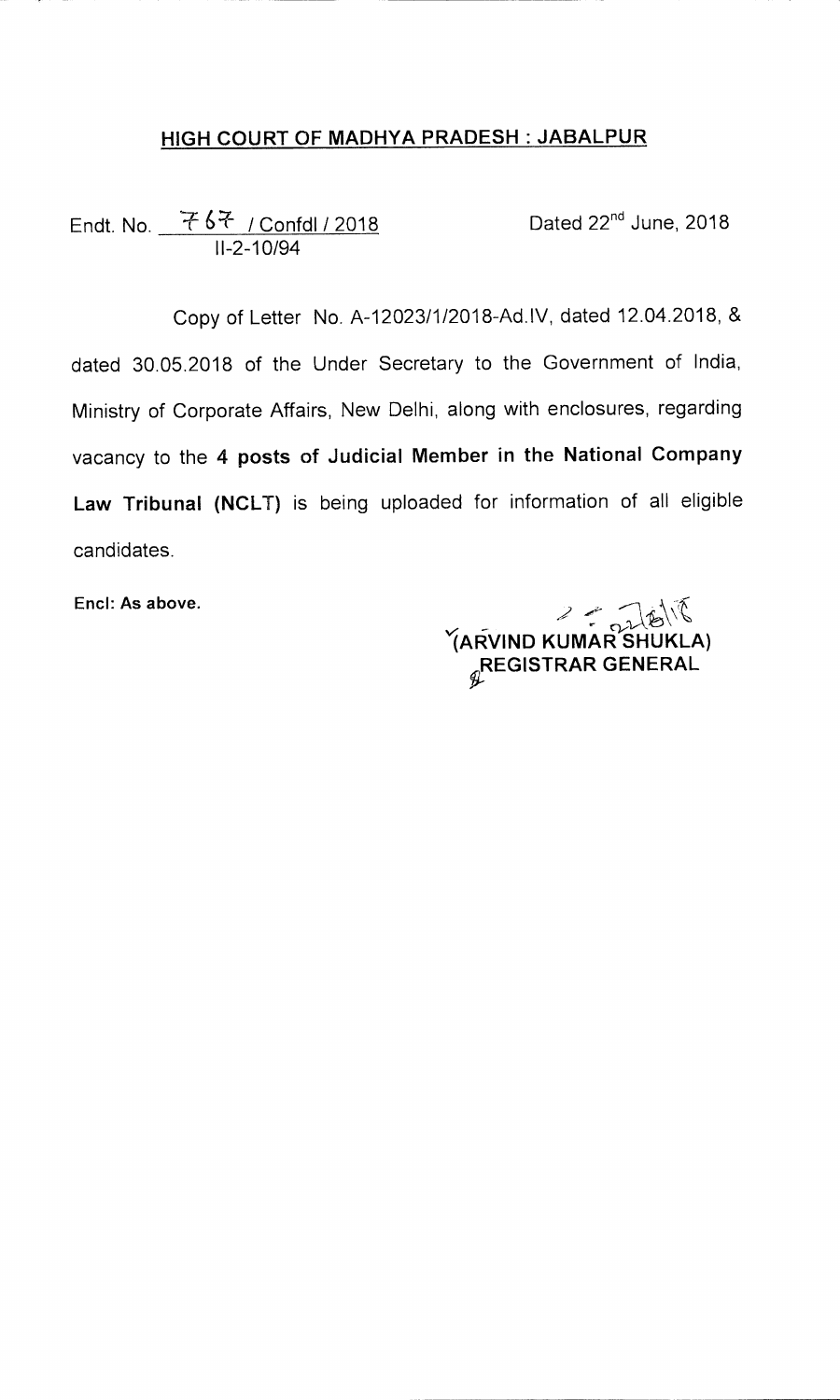## NG.A-12023/1/2018-A6.1V Government of India Ministry of Corporate Affairs

'A' Wing, 5<sup>th</sup> floor, Shastri Bhawan, New Delhi-110001 To Dated: 12th Apri:, 2018.

- 
- 1. Registrars General of All High Courts.<br>2. Secretaries to Government of Tudis 4.
- Secretaries to Government of India, All Ministries/Departments of the Government<br>of India.
- 3. All Chief Secretaries to the State Government/Union Territories.<br>4. Registrar National Company Law Ave Hele Title 1
- 4. Registrar, National Company Law Appellate Tribunal.<br>5. Secretary National Company Law Tribunal
- 5. Secretary, National Company Law Tribunal.<br>6. Secretary CCT
- 6. Secretary, *CCI.*
- 7. Chairperson, IBBI.
- Filling up of 04 (four) posts of Judicial Member in the National Company Law Tribunal (NCLT) - inviting online applications for.  $Sub:$

Sir,

I am directed to state that online applications (available on portal https://apptrbmembermca.gov.in) are invited for the four post of Judicial Members, National Company Law Tribunal constituted under Section 408 of the Companies *Act*, 2013:-

2. The selected candidates will be required to serve at any of the already constituted<br>NCLT benches an banalised of NCLT benches or benches to be constituted in future in different parts of the country in a phased manner with *All* India transfer liability as per availability of the vacancies/exigencies of work.

3. Qualifications: *As* per the provisions of Section 409(2) of the Companies Act, 2013, a person shall not be qualified for appointment as Judicial Member unless he/she:-<br>(a) is, or has been a judge of a High Count or

- is, or has been, a judge of a High Court, or
- *(b) is,* or has been, a District Judge for at least five years, or
- (c) has, for at least ten years been an advocate of a court.

Explanation - For the purposes of clause (c), in computing the period during which a person has been an advocate of a court, there shall be included any period during which the person has held judicial office or the office of a member of a tribunal or any post, under the Union or a State, requiring special knowledge of law after he become an advocate.

4. *A* person shall not be eligible for appointment as Judicial Member unless he/she has completed the age of 50 (fifty years) [Section 413(2) of Companies Act, 2013] as on the last date of receipt of application.

Terms of Appointment: The Member(s) will draw pay in the pay level of 15 as per 7th thent courlest camppisficutes allowances as admissible. The pay scale and other service conditions wauld be governed by National Company Law Tribunal (Salaries and Allowances

2018 Reg No  $\ldots$   $\downarrow$   $\downarrow$   $\cdot$   $\cdot$   $\cdot$   $\ldots$ **Reaript fack**  $\mathbf{H}$ I ch Cou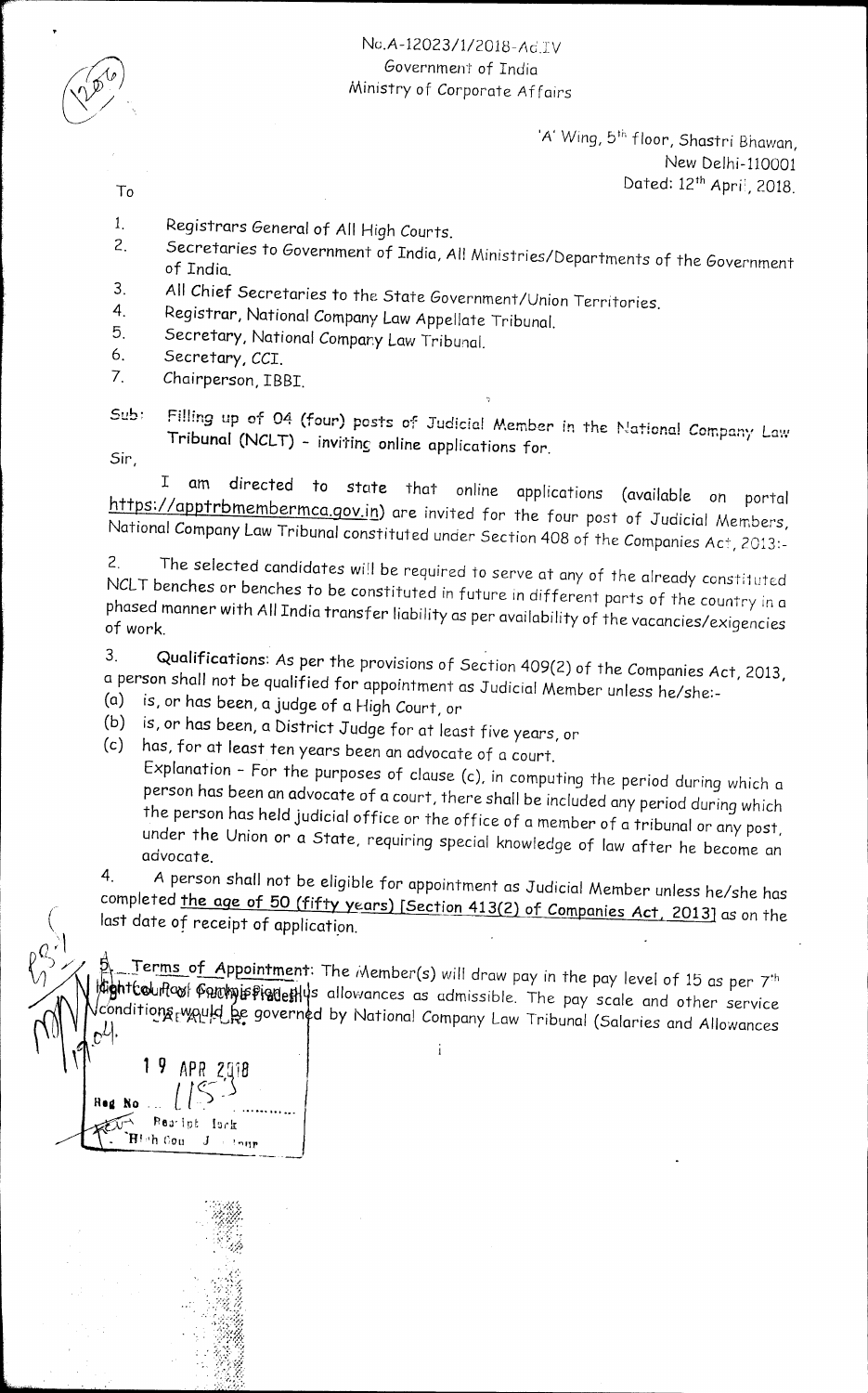and other terms and conditions of service of the President and other Members) Rules, 2015. *<sup>A</sup>*copy of the rules *is* also displayed on the website of the Ministry of Corporate Affairs.

 $-2-$ 

6. Every Member shall hold office for a period of five years from the date on which he/she enters upon his/her office, but shall be eligible for re-appointment for another term of 5 years. The term of appointment *is,* however, subject to the maximum age limit of sixtyfive years.

7. Selected candidates will be required to produce a medical fitness certificate before joining.

8. Applications of persons working in Court/Government Service/Public Sector Undertaking/other organizations should be forwarded through proper channel within 15 *days* from the closing date of online application. The forwarding authorities should also certify (in the format given in Annexure-I of the online application) that the entries in the application have been verified from the records and found correct, and that no disciplinary/vigilance proceedings are either pending or contemplated against the applicant and that no major/minor penalties have been imposed on the officer during the last ten years. The forwarding authorities should enclose the up-to-date Confidential Report Dossiers of the applicant for the last five years. *A* person selected, if already in Government Service, may retain his/her lien with his/her parent cadre or Ministry or Department, as the case may be, while holding office as such for a period not exceeding one year.

9. Interested persons • are advised to visit the portal  $\frac{n+165776pprrbmembermca.gov.in}{2018}$ , in order to submit online application from 15<sup>th</sup> April, 2018. The detailed instruction for filling up the application form online are available on the portal (under notice & instruction heading). Last date for submitting online application is 30<sup>th</sup> May, 2018 at 05.30 PM.

10. Print out of the applications after finul submission on online portal duly completed and through proper channel, wherever applicable, should reach Shri Amar Singh Meena, Director, Ministry of Corporate Affairs, Room No 530, A 'Wing, 5<sup>th</sup> floor, Shastri Bhawan, New Delhi-110001 latest by 14<sup>th</sup> June, 2018.

Yours faithfully,

 $\bigwedge$ tes

(Riazul Haque) Under Secretary to the Govt. of India Tele. No. 23381349

Copy to:

- *1. All* officers at the Headquarters of the Ministry of Corporate Affairs, New Delhi.
- 2. Technical Director, NIC, boPT with the request to upload the vacancy circular on the DoPT's website.
- 3 . E governance Cell, Ministry of Corporate Affairs with the request to upload the vacancy circular on the website of the Ministry.

2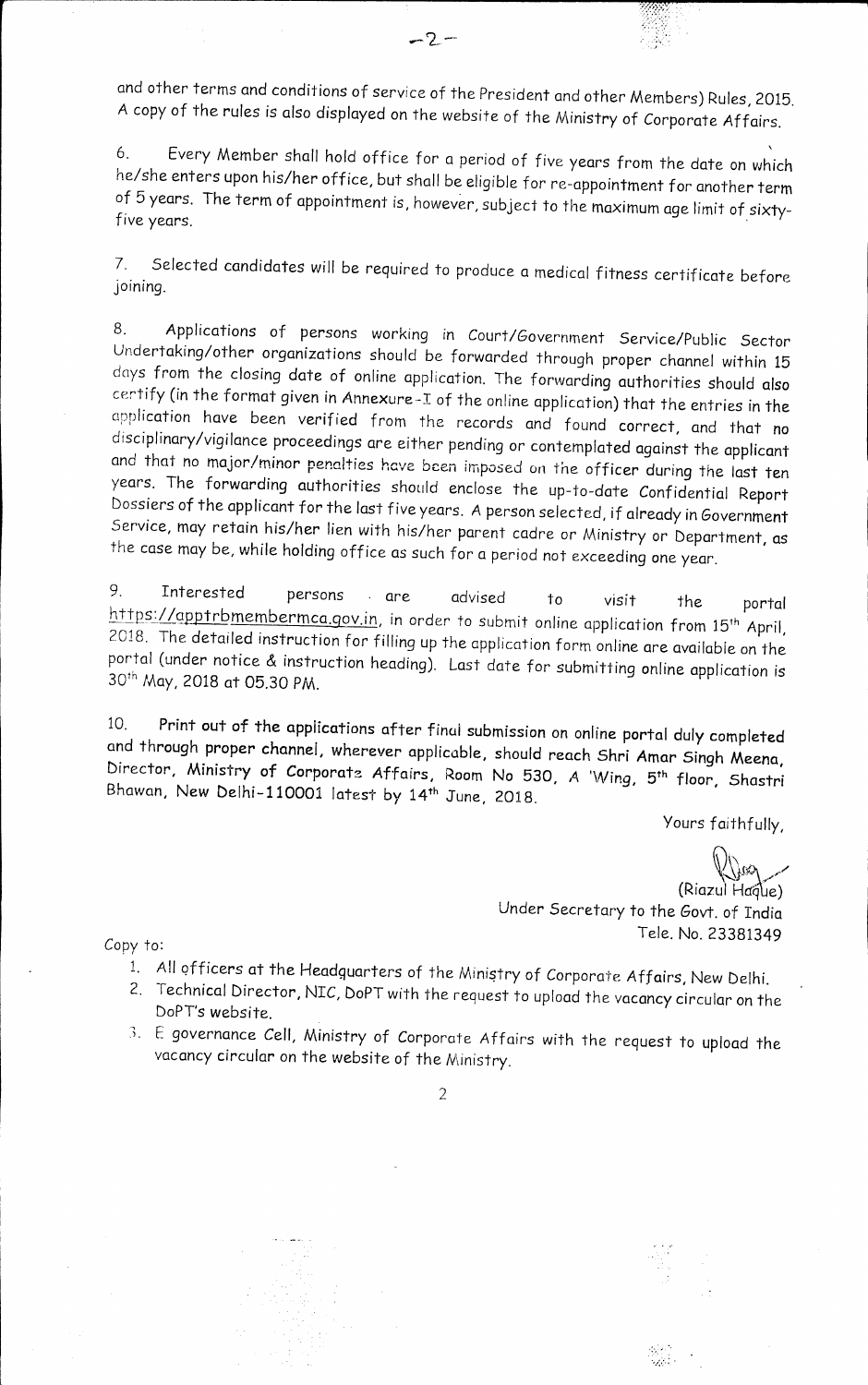## $-3-$ No.A-12023/1/2018-Ad.IV Government of India Ministry of Corporate Affairs

'A' Wing, 5<sup>th</sup> floor, Shastri Bhawan, New Delhi-110001 To Dated: 30 May, 2018.<br>1. Registrary General of All Uli La

- 1. Registrars General of All High Courts.<br>2. Secretaries to Government 6.7 High
- 2. Secretaries to Government of India, *All* Ministries/Departments of the Government of India
- *3. All* Chief 'Secretaries to the State Government/Union Territories.
- 4. Registrar, National Company Law Appellate Tribunal.<br>5. Secretary National Came
- 5. Secretary, National Company Law Tribunal.<br>6. Secretary CCT
- 6. Secretary, *CCI.*
- 7. Chairperson, IBBI
- $\sum_{i=1}^{n}$   $\sum_{i=1}^{n}$  posts of Judicial Member in the National Company Law Tribunal  $\sum_{i=1}^{n}$ (NCLT) - inviting applications for.

Sir,

In continuation of this Ministry's circular of even number dated 12<sup>th</sup> April, 2018 on the subject mentioned above (copy enclosed). I am directed to state that last date of submitting online application (available on portal https://apptrbmembermca.gov.in) has been extended from 30<sup>th</sup> May, 2018 to 11<sup>th</sup> June, 2018 till 5:30 PM. Print out of the applications after final submission on online portal duly completed and through proper channel, wherever applicable, should reach 5hri Amor \*Singh Meena, Director, Ministry of Corporate Affairs, Room No 530, *A 'Wing,*  A 'Wing, 5<sup>th</sup> floor, Shastri Bhawan, New Delhi-110001 latest by 26<sup>th</sup> June, 2018.

2. Those who have already applied earlier within the previously stipulated time, iced not  $\frac{1}{2}$  and  $\frac{1}{2}$  and  $\frac{1}{2}$  and eligibility conditions as stated in the above mentioned circular conditions as stated in the above mentioned circular conditions as stated in the above mention. dated 12.04.2018 will remain the same.

Yours faithfully,

(Riazul Haque) Under Secretary to the Govt. of India Tele. No. 23381349

Copy to:

- *1. All* officers at the Headquarters of the Ministry of Corporate Affairs, New Delhi.<br>2. Technical Director, NFC DoPT with at
- Technical. Director, NIC, DoPT with the request to upload the vacancy circular or the DoPT's website.
- $3.$  E governance Cell, Ministry of Corporate Affairs with the request to upload the vacancy of  $\alpha$ circular on the website of the MMHHATY Court of Madhya Pradesh

 $62^{1}$ 

JABALFUR. 젊음 -300 2619 Rad E Racein<sup>4</sup> (  $\overline{W}$  th,  $\overline{C}$  on  $t\in\mathbb{R}$